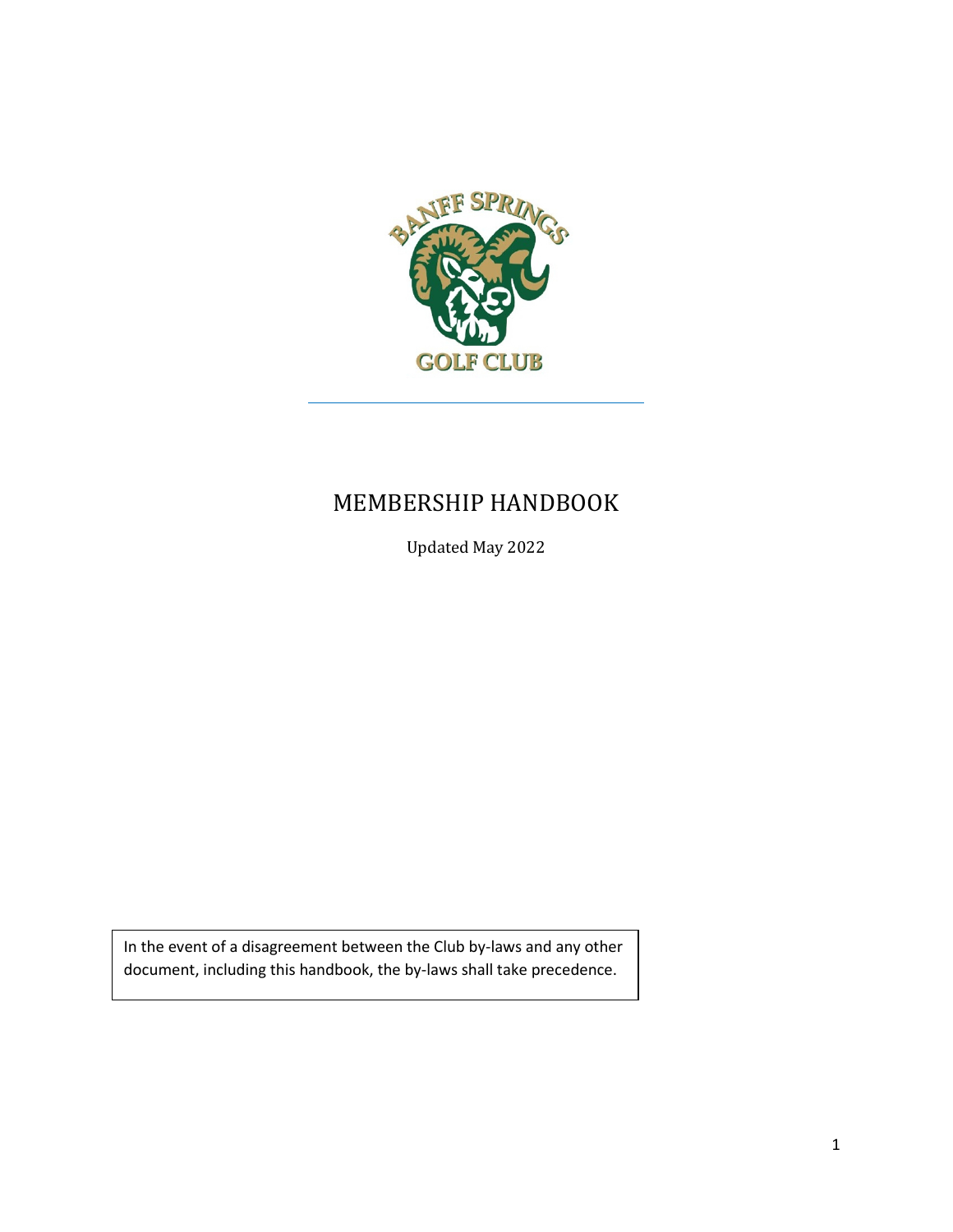# TABLE OF CONTENTS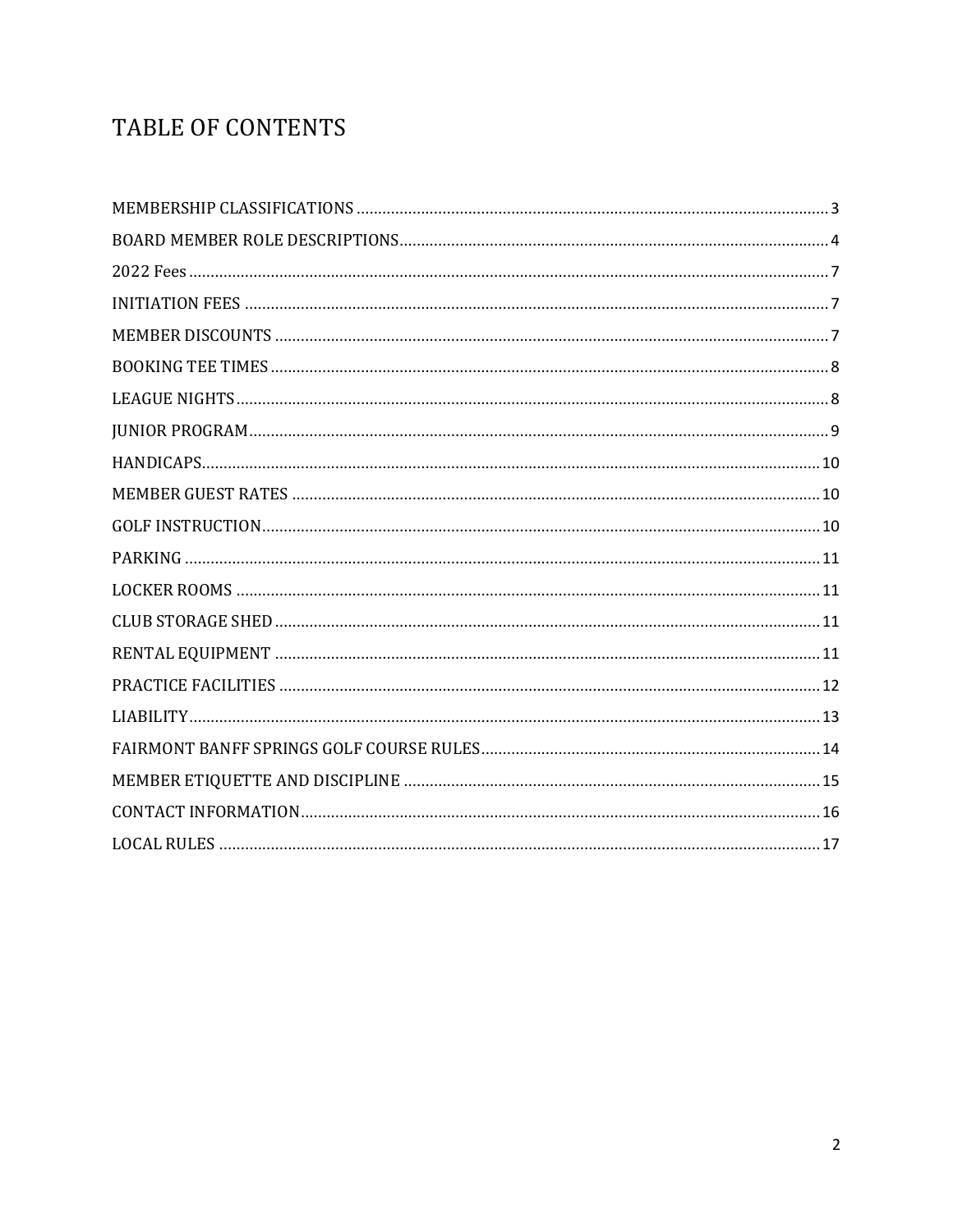## <span id="page-2-0"></span>MEMBERSHIP CLASSIFICATIONS

Members are responsible for conducting themselves respectfully in accordance with the guidelines set out in this handbook when at the course or representing the club in any way. Members are also responsible for establishing and maintaining a golf handicap in accordance with the rules establish by Golf Canada and its affiliates.

#### **Notes**

- Membership dues must be paid in full by April 1 of each year.
- Any arrears in payment will result in the immediate suspension of privileges until settled. Reinstatement of playing privileges will be subject to availability.
- Refunds (green fees only) during the season that are approved by Fairmont are subject to proration and must be applied for prior to August 1 each season.
- Dues do not include any payments the Club may collect for the conduct of its business or for dues in any Provincial or National Association.
- Families consist of two full-paying adults and one or more junior(s) at 50% of green fees.
- Memberships may not be used in conjunction with other promotions, special offers, discounted rates or tournament group/bookings.

**Adult:** Available to adults, nineteen (19) years and older, who meet the residency requirements identified in the club by-laws. Membership and green fees include, unlimited play on either the Stanley 18 or Tunnel 9 course (subject to course availability), annual year end banquet, club tournament prizing, club administration and Golf Canada membership.

**Intermediate:** Available to ten (10) graduates of the local junior program, under the age of twenty-five (25) and who have been accepted into a post-secondary education program. Membership and green fees include, unlimited play on either the Stanley 18 or Tunnel 9 course (subject to course availability), annual year-end banquet, club tournament prizing, club administration and Golf Canada membership.

**Junior:** Eligibility for junior membership is limited to those persons who have reached the full age of eight within the calendar year but not the full age of nineteen years, who meet the residency requirements for active members. The Fairmont Golf course has taken on administration of the junior program beginning with the 2021 golf season. Call 403 762 6801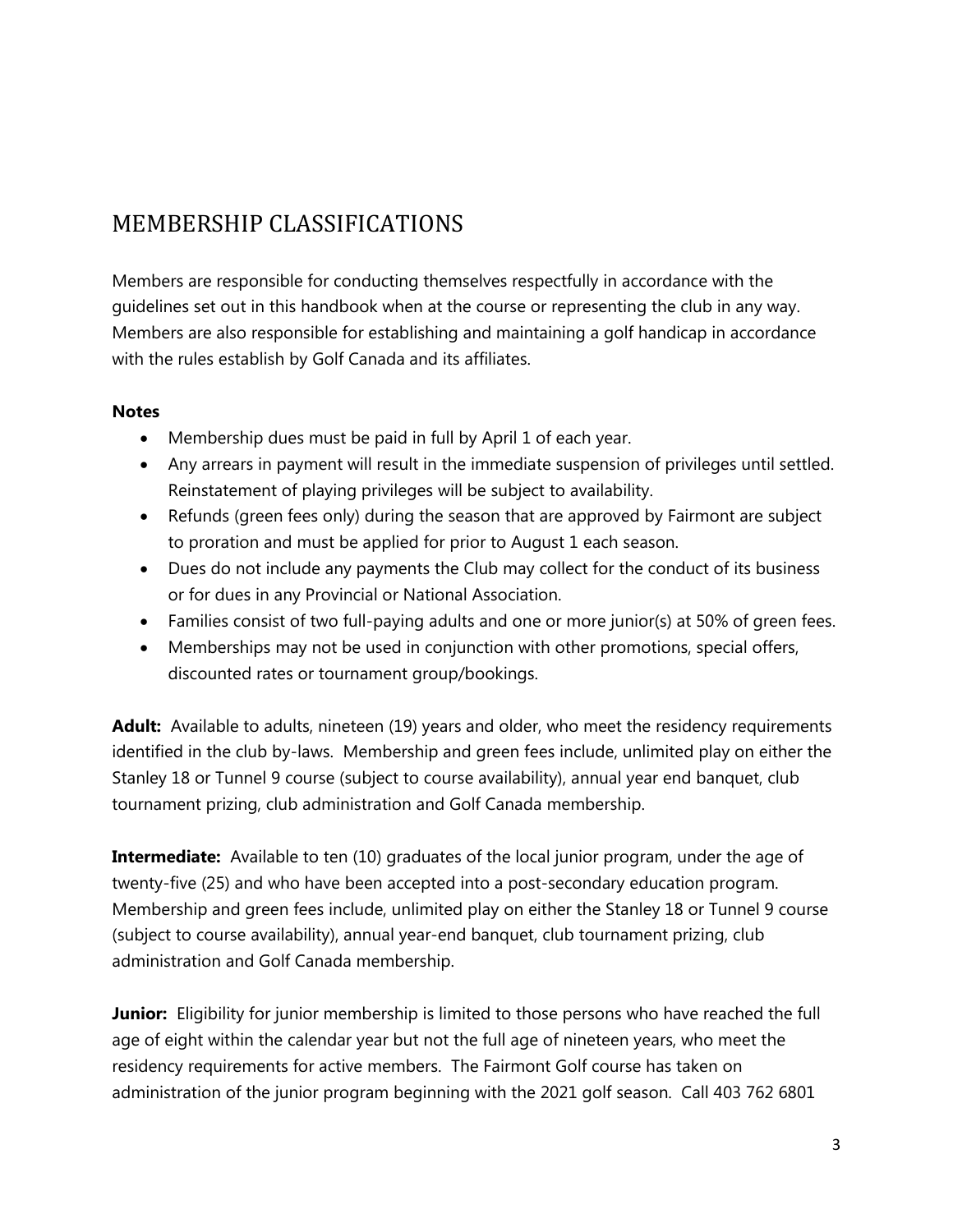for additional program information. Juniors' playing privileges whether only the Tunnel 9 or both the Stanley 18 and Tunnel 9 is dependent on their playing ability as well as knowledge of the rules and etiquette of golf as determined by local golf course professionals. Green fees will be dependent on an individual's playing privileges and membership fees include lessons, yearend function, club tournament prizing, administration, Golf Canada membership and the use of pull carts dependent on availability.

**Tunnel Plus:** Available to adults, nineteen (19) years and older, who meet the residency requirements identified in the club by-laws. Membership and green fees include, unlimited play on Tunnel 9 course (subject to course availability) and seven (7) rounds on the Stanley 18 course Monday to Thursday after 14h30 – unless the round is part of a men's or ladies' division function, annual year end banquet, club tournament prizing, club administration and Golf Canada membership.

**Family:** Family memberships consist of two adult members at full green fee costs with each junior at 50% of green fee costs. Please see chart above for pricing of families with 1-3 children. All prices listed include GST and mandatory club dues of \$165 (includes banquet fees, instruction, administration, prizing, and Golf Canada membership).

**15-Pack (with/without cart)**: A maximum of 50 of these opportunities will be made available and only to individuals who are members of the Banff Golf Club.

Golf Club Executive members: Members who serve on the Golf Club executive are afforded a 50% reduction to the green fee rate while they serve the membership. The Golf executive is comprised of the following: President; Vice President; Past President; Men's Captain; Ladies Captain; Secretary Treasurer. The Vice President serves as President and past President following their initial one-year term. The Secretary Treasurer is appointed by the golf executive. Fairmont appoints two representatives to the golf executive annually, one of whom is the Director of Golf.

### <span id="page-3-0"></span>BOARD MEMBER ROLE DESCRIPTIONS

This is an outline only. Responsibilities are not limited to the items listed below. All board members are encouraged to attend all meetings of the board and the A.G.M.

#### **Incoming President**

- Learn meeting protocols & procedures
- Read and be familiar with club web site, bylaws and handbook
- New member contact, which includes: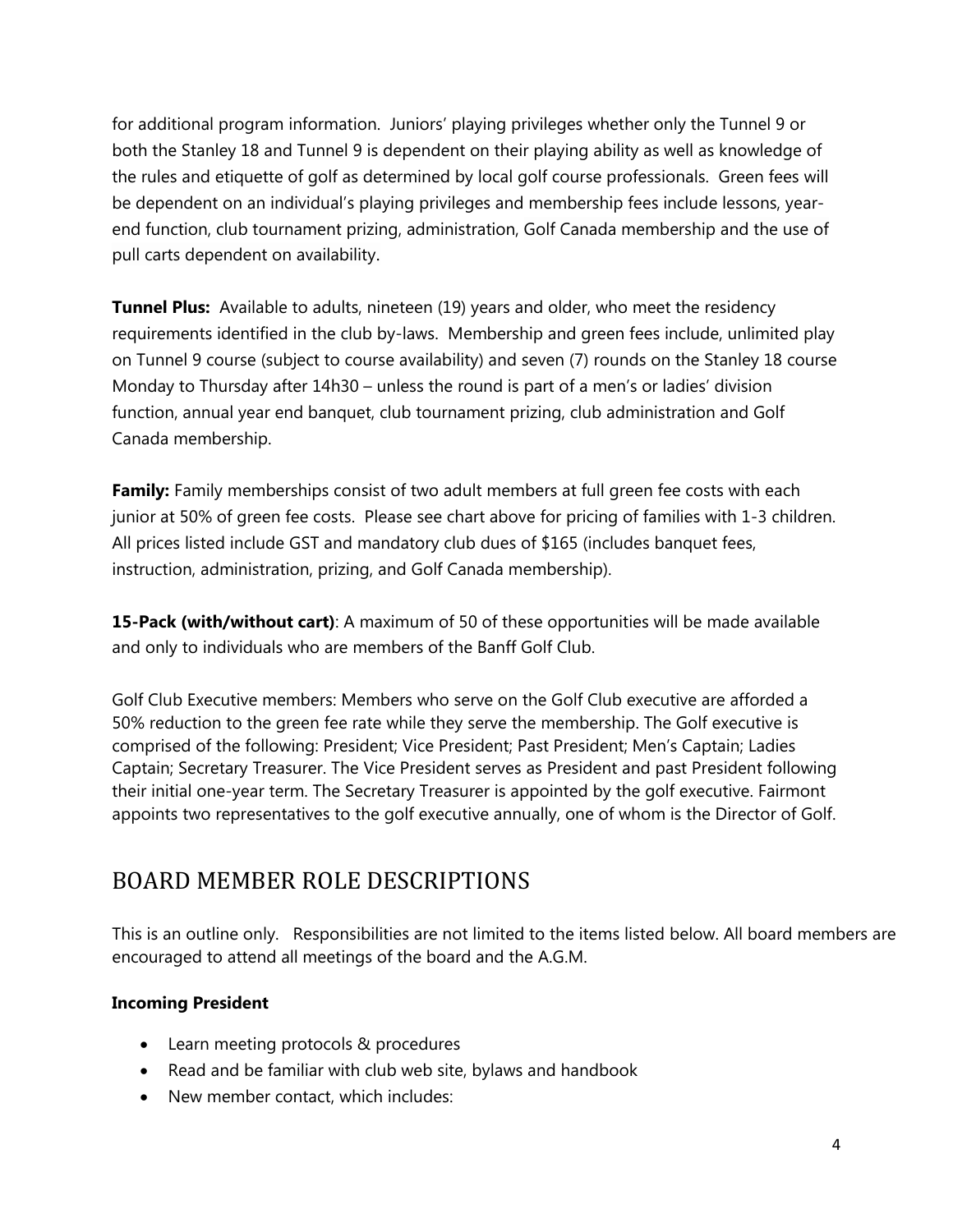- o Reply to all membership inquiries
- o Guide potential new members through the approval process
- o Meet with new member if they do not have an existing member proposer
- o When membership application and deposit is received put their name forward for approval to all board members.
- o When approved inform applicant of approval and guide them through the process of paying the balance of their initiation fee
- o Ensure they are aware of how to pay for and choose their membership level
- Teach incoming president new member procedure

#### **President**

- Collaborate with Fairmont and all board members
- Chair/lead board meetings (every  $4 6$  weeks)
- Set meeting agendas with input from secretary treasurer
- In advance of meetings forward agenda to all board members
- Ensure club protocols are adhered to. These include set dates and times for all meetings including A.G.M., year-end function.
- Assist any board member in their rolls if needed, including stand in on their behalf if they are unable to attend a function.
- Initiate any changes to keep by-laws and handbook current
- Create and submit entry to the newsletter (Thompson Times)

#### **Outgoing President**

- Assist incoming president and president in their rolls
- Stand in for president if they are unable to attend a function/meeting
- Organize the year-end function in conjunction with Fairmont.
- Keep board and members updated on details of year-end function

#### **Men's and Ladies Captains**

- Solicit members to assist you in your responsibilities
- Set weekly events for Men's/Ladies nights
- Manage respective finances and prizes
- Organize and lead after golf event gatherings
- Solicit and distribute prizes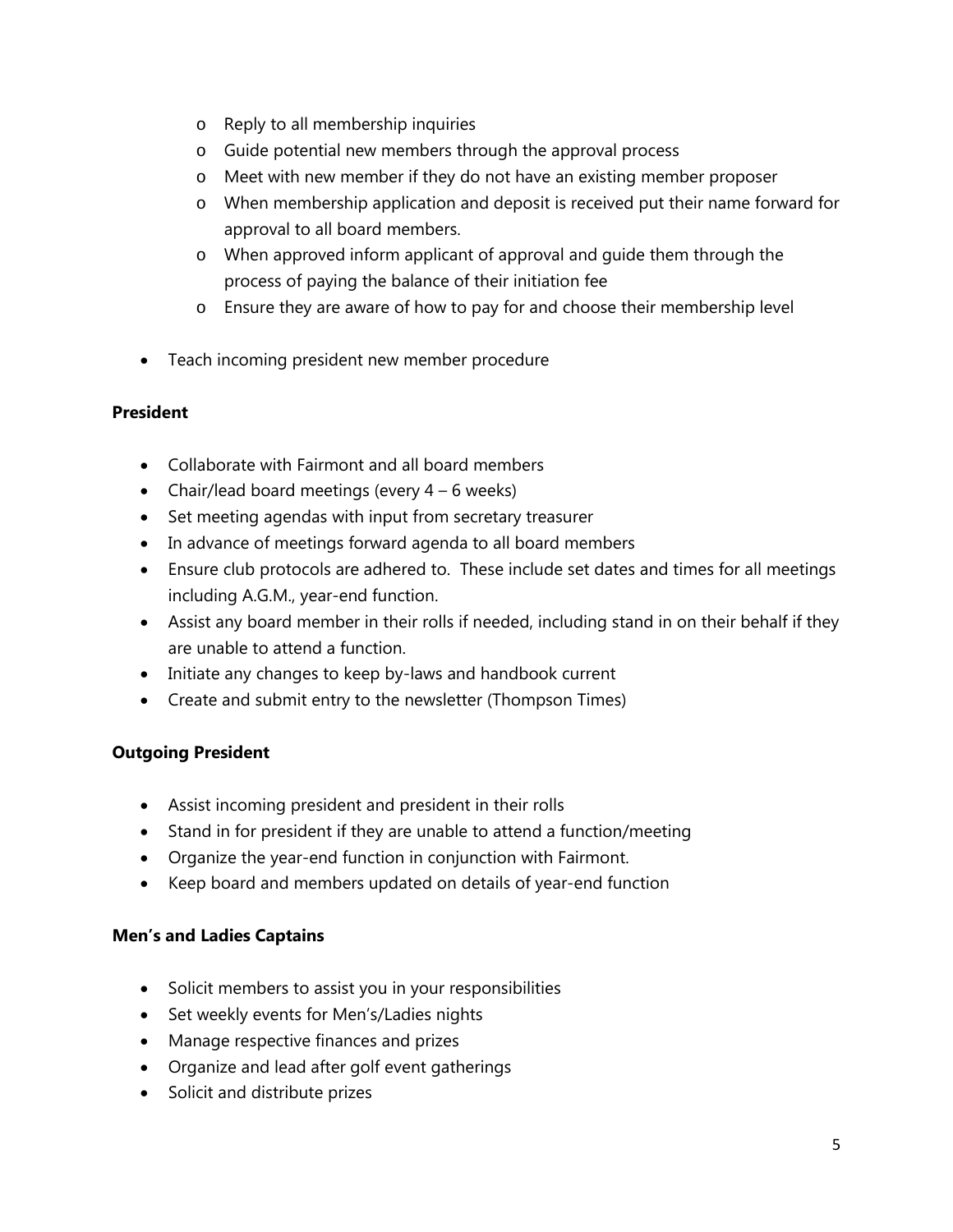- Manage respective trophy engraving
- Create an entry for the club newsletter (Thompson Times) minimum twice annually

#### **Secretary Treasurer**

- Manage and report to board all financial matters with updates at all board meetings. This includes but is not limited to:
	- o Reconciling all club initiation fees
	- o Reconciling all member annual dues
	- o Paying out Golf Canada fees
	- o Paying all other club related costs with approval of the board
	- o Store and maintain club files and documents.
	- o Present financial summary at the A.G.M.
	- o Assist president with meeting agendas
	- o Send all group membership correspondence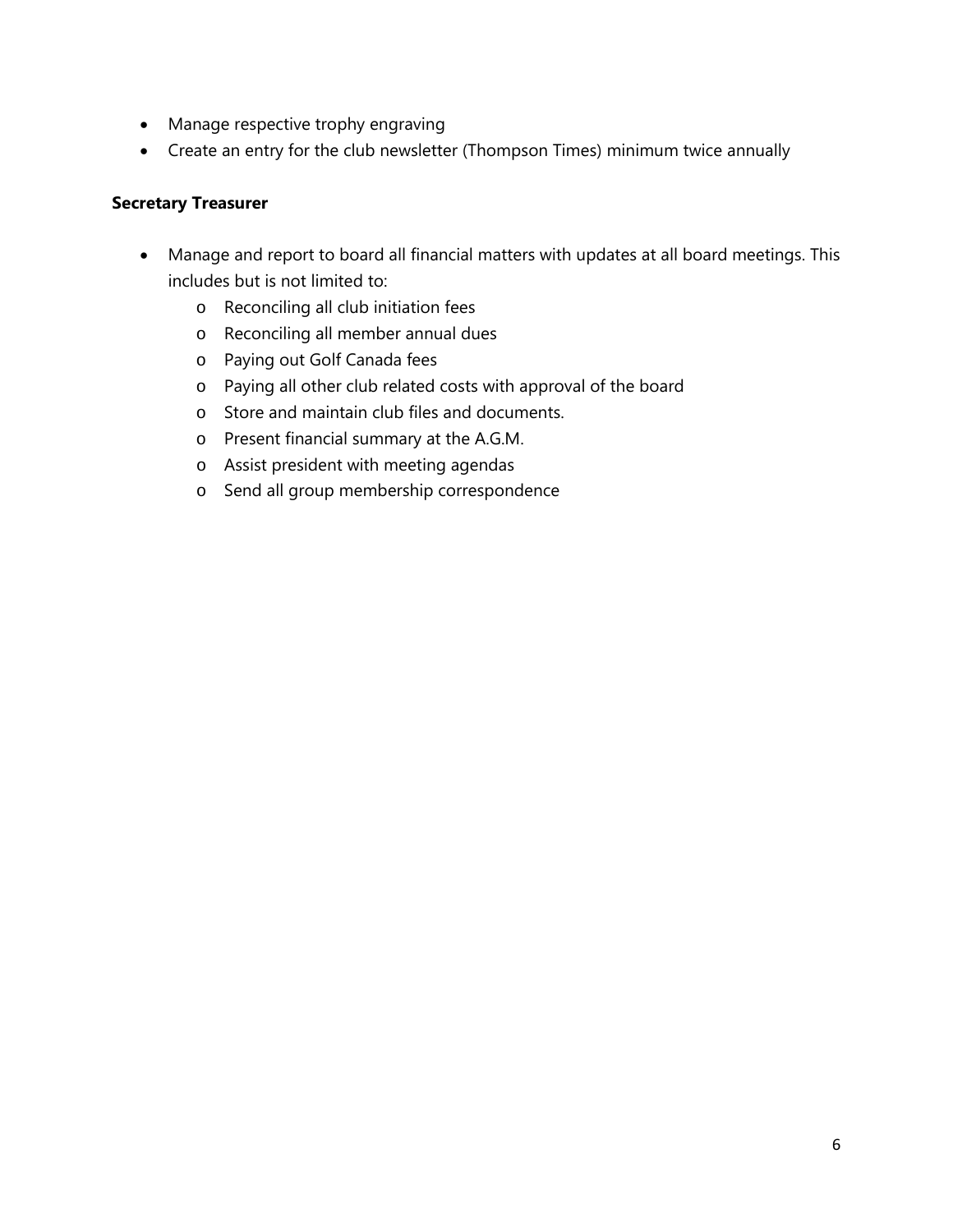### <span id="page-6-0"></span>2022 Fees

| <b>Individual Membership</b>                     |                    |             |            |        |             |        |                    |                |
|--------------------------------------------------|--------------------|-------------|------------|--------|-------------|--------|--------------------|----------------|
|                                                  | Green              |             |            |        | Club Fees   |        |                    |                |
| Classification                                   | Fees               |             | <b>GST</b> |        | (incl. GST) |        | <b>Total</b>       |                |
| Adult                                            | \$                 | 2,719.00    | \$         | 135.95 | \$          | 165.00 |                    | \$3,019.95     |
| Intermediate                                     | \$                 | 1,359.50    | \$         | 67.98  | \$          | 165.00 |                    | \$1,592.48     |
| Junior (Tunnel)                                  | \$                 | 256.00      | \$         | 12.80  | \$          | 165.00 | $\zeta$            | 433.80         |
| Junior (Stanley)                                 | \$                 | 645.00      | \$         | 32.25  | \$          | 165.00 | $\zeta$            | 842.25         |
| <b>Tunnel Plus</b>                               | \$                 | 1,643.00    | \$         | 82.15  | \$          | 165.00 |                    | \$1,890.15     |
| 15 Round Pass with cart                          | \$                 | 1,800.00    | \$         | 90.00  | \$          | 165.00 |                    | \$2,055.00     |
| 15 Round Pass without cart                       | $\mathsf{\dot{S}}$ | 1,350.00    | \$         | 67.50  | \$          | 165.00 |                    | \$1,582.50     |
| Family Membership (2 Adults + up to 3 Juniors)   |                    |             |            |        |             |        |                    |                |
| 2 Adults                                         | \$                 | 5,438.00    | \$         | 281.90 | \$          | 330.00 |                    | \$6,049.90     |
| <b>Each Additional Junior (Tunnel)</b>           | \$                 | 128.00      | \$         | 6.40   | \$          | 165.00 | \$                 | 299.40         |
| Each Additional Junior (Stanley)                 | $\zeta$            | 322.50      | \$         | 16.13  | \$          | 165.00 | $\mathsf{\dot{S}}$ | 503.63         |
| <b>Optional Fees*</b>                            |                    |             |            |        |             |        |                    |                |
|                                                  | Price per          |             |            |        |             |        |                    |                |
|                                                  |                    | Round       | Annual     |        | <b>GST</b>  |        | Total              |                |
| <b>Golf Cart Pass</b>                            |                    | $$15/$ \$30 | \$         | 399.00 | \$          | 19.95  | \$                 | 418.95         |
| Club Storage                                     |                    |             | \$         | 168.00 | \$          | 8.40   | \$                 | 176.40         |
| Pull Cart Pass                                   |                    | \$5/ \$10   |            |        |             |        | \$                 | $\overline{a}$ |
| <b>Pull Cart Storage</b>                         |                    |             | \$         | 84.00  | \$          | 4.20   | \$                 | 88.20          |
| Club Rental                                      |                    | \$40 / \$60 | Ś          | 350.00 | \$          | 17.50  | \$                 | 367.50         |
| <b>Member Guest Rates</b>                        |                    |             |            |        |             |        |                    |                |
|                                                  | Opening            |             | June 3 to  |        | September   |        | After              |                |
|                                                  | to June 2          |             | Closing    |        | to Closing  |        | 2:30 PM            |                |
| Stanley Thompson                                 | $\zeta$            | 83.00       | \$         | 153.00 |             |        | \$                 | 99.00          |
| Tunnel 9                                         | $\zeta$            | 42.00       | \$         | 53.00  | \$          | 42.00  |                    |                |
| *Any discounts have been applied to these rates. |                    |             |            |        |             |        |                    |                |

## <span id="page-6-1"></span>INITIATION FEES

Any new member must pay an initiation fee of \$500 to the Club.

## <span id="page-6-2"></span>MEMBER DISCOUNTS

Members receive a 20% discount on pro shop purchases (excluding discounted or sale items).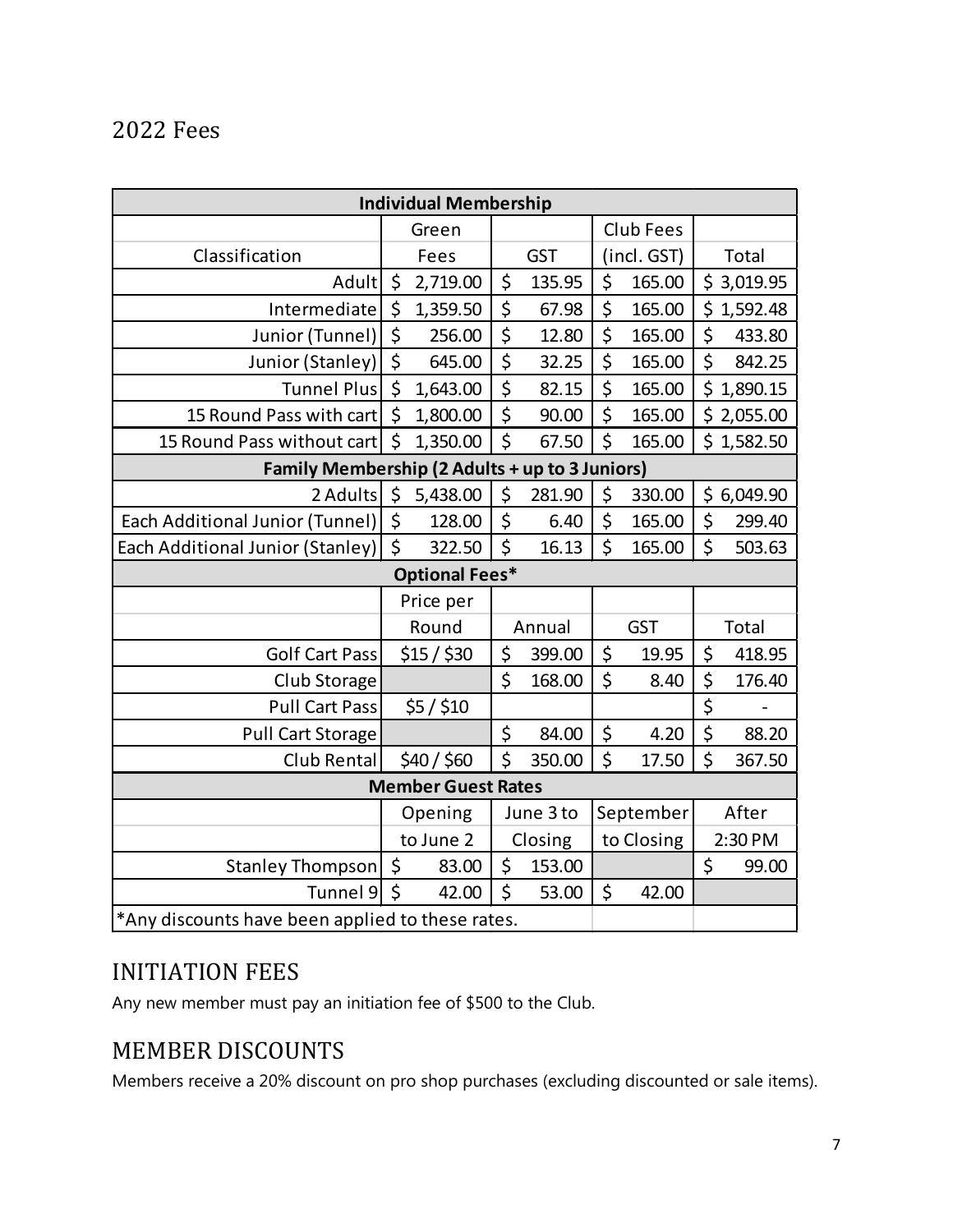Members receive a 20% discount on food and beverage purchases on the course and at the Fairmont Banff Springs food outlets.

Discounts will only be applied when a membership card (obtained from Fairmont each season) is presented at time of payment.

#### <span id="page-7-0"></span>BOOKING TEE TIMES

#### **Tee times**

Booked by calling 403 762-6801 or online using the links for [members](https://banffspringsgolfclub.com/members-only-booking/) and [visitors](https://www.fairmont.com/banff-springs/golf/the-fairmont-banff-springs-golf/) at [www.banffspringsgolfclub.com](http://www.banffspringsgolfclub.com/)

#### **Tee time availability**

There will be tournaments/corporate events that may diminish the availability of tee times during the golf season. Members are encouraged to check the ["Course Availability Calendar"](https://banffspringsgolfclub.com/course-availability-calendar/) at [www.banffspringsgolfclub.com](http://www.banffspringsgolfclub.com/) for this information. The calendar is meant to identify in advance days of the season where there will be limited play due to group bookings.

#### **Tee Time booking window**

Members may book available tee times 7 days in advance.

Within the 7-day booking window, Fairmont will hold 4 tee times (16 pax) a day for sale on-line exclusive for paying guests. They will be released 24 hours in advance if not booked.

#### **No Show:**

48-hour cancellation policy. If you cancel within 48 hours of your tee time or no show, you will be issued one verbal/email warning. Subsequent breaches of the cancellation policy will result in a \$68.25 (\$65 + GST) cancellation fee charge to the member who booked the tee time for each tee time missed or cancelled late. Habitual breaches of this policy could result in suspension of membership.

### <span id="page-7-1"></span>LEAGUE NIGHTS

#### **Men's Night**

To sign up for Men's Night, register by clicking on "Men's" at [www.banffspringsgolfclub.com](http://www.banffspringsgolfclub.com/) or call 403 762 1700 before 6pm Monday night throughout the golf season. Under the Men's tab you will also find a schedule, tournament formats, and the weekly draw, which is posted by noon on Tuesday for the following day's event. To check your draw time, check the "Men's Draw" link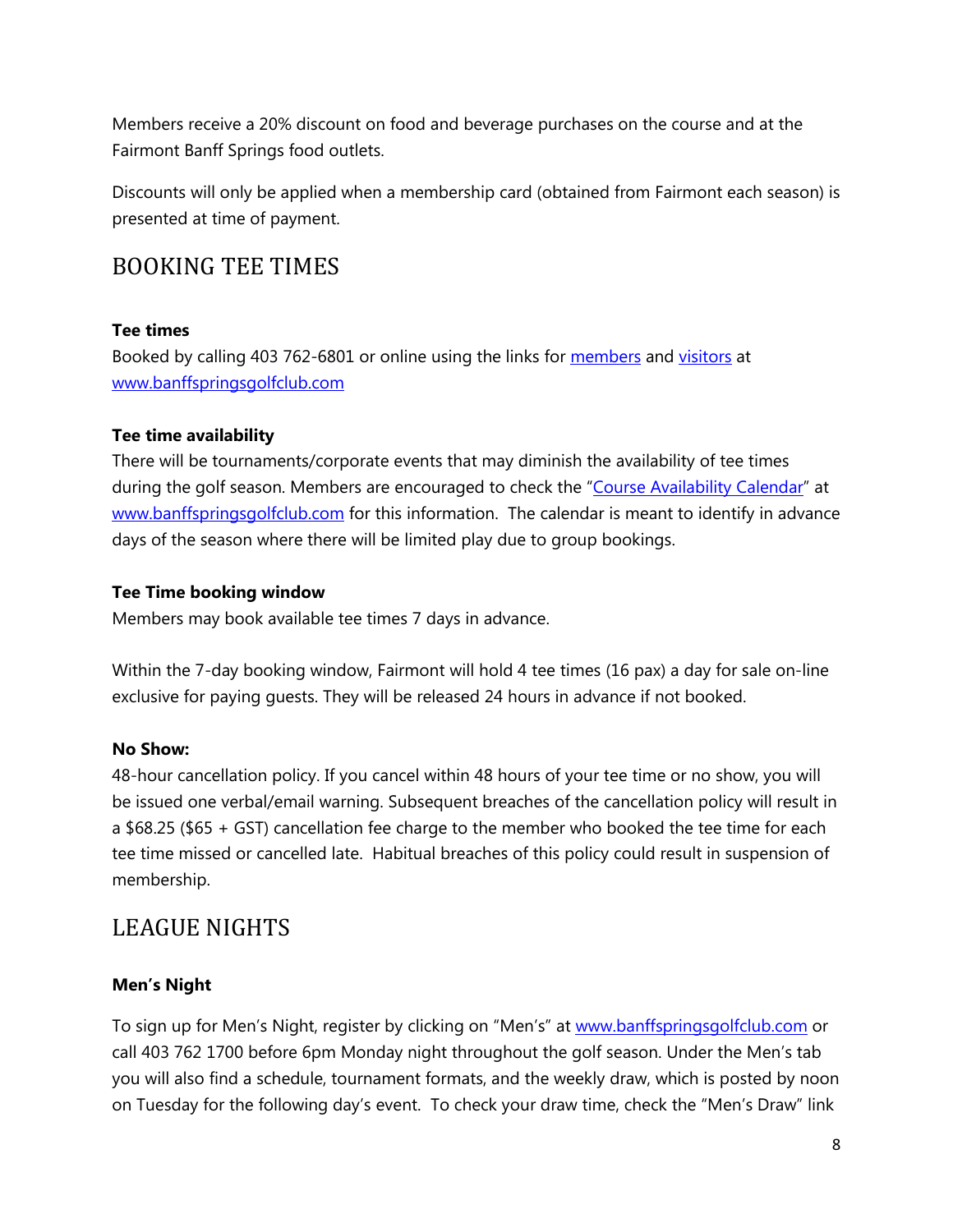on the website.

If you're late for the Men's night sign up, please make you way to the course and check in with starter who will add you to the draw should spots become available.

If for some reason you can't make your Men's night tee time, please call Golf Reservations (403 762 6801) so they can pass the message along to the starter, who will then fill your spot in the draw with anyone who missed the sign up.

A special \$99 'guest' rate may be provided at the discretion of the Men's Captain for guest playing on these days. The men's captain should identify these individuals when submitting the draw to Fairmont.

#### **Ladies Night**

Sign up for the Ladies division closes at 9 pm Sunday nights throughout the golf season. Any late sign-ups will be put on a waiting list and inserted into available spots if they become available.

To sign up for a Ladies night or to check the weekly draw, go to [www.banffspringsgolfclub.com](http://www.banffspringsgolfclub.com/) and click "Ladies Day Sign-up". To check your draw time, click, "Ladies Calendar."

A special \$99 "guest" rate may be provided at the secretion of the Ladies Captain for guests playing on these days, The Ladies Captain should identify these individuals when submitting the draw to Fairmont.

## <span id="page-8-0"></span>JUNIOR PROGRAM

Fairmont will organize and promote the Junior Program annually. Each year, Fairmont will identify an individual (staff member) to lead the program along with contact information.

Tunnel Juniors, 8-12 years old, may request to become a Stanley Junior. These requests will be reviewed by Fairmont golf staff who will make this determination. Determination will be on preparedness to play without supervision and ability to maintain the etiquette and pace of the game on the Stanley Thompson Course. Stanley Juniors are 13-18 years old.

Tunnel Juniors and children twelve years of age and under are not permitted at the practice facility or on the Course unless accompanied by an adult or taking instruction with a golf professional. Up to four Junior players in a group can be accompanied by a non-playing adult. Alternatively, a non-member adult can play while accompanying up to 3 Junior players for a \$30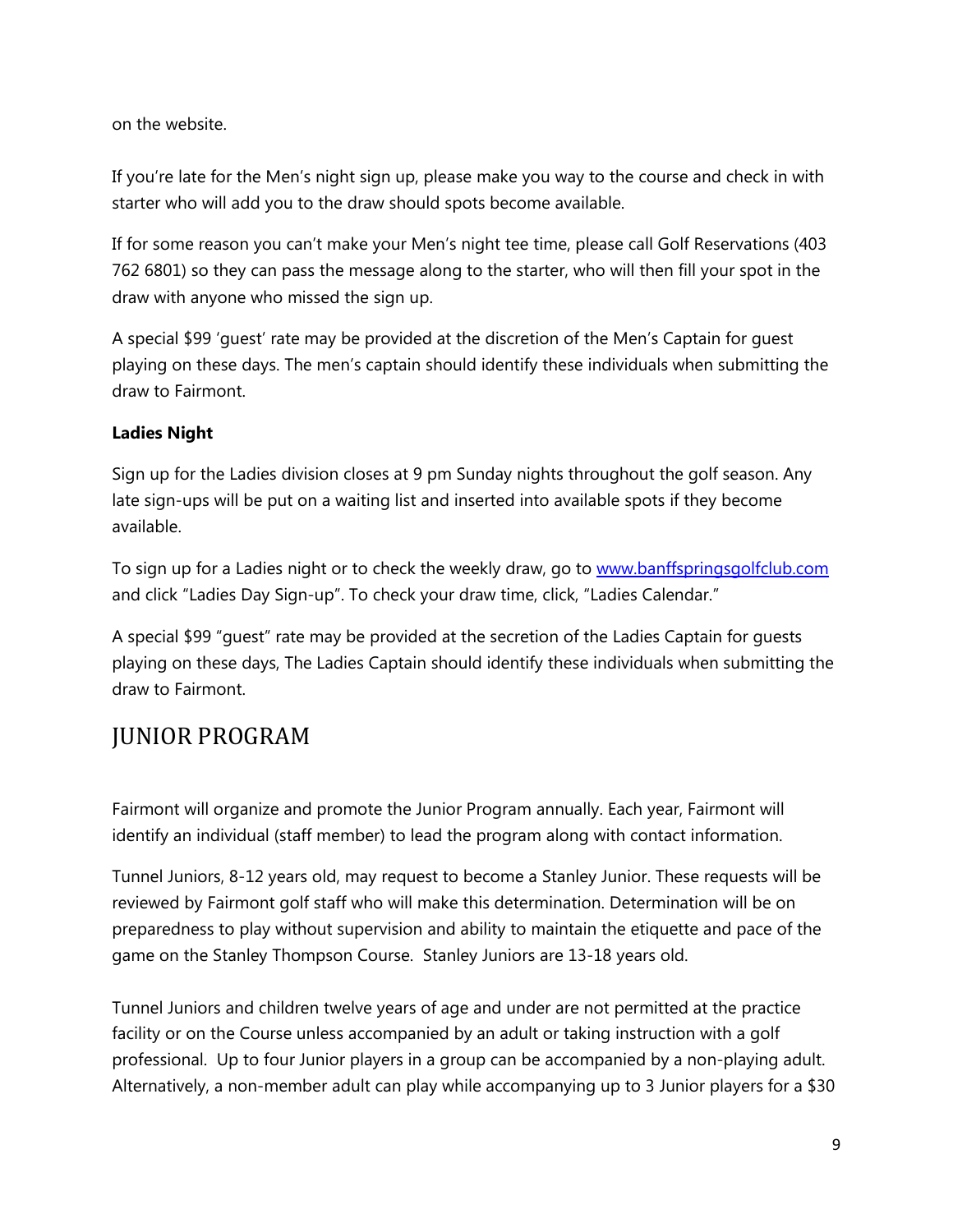(+GST) greens fee. Junior parents are always responsible for the conduct and safety of their children when at the Course. Unaccompanied Stanley juniors and non-member children thirteen years of age and older utilizing the Course remain the full responsibility of their parents.

## <span id="page-9-0"></span>HANDICAPS

All members must retain an official Golf Canada handicap for use in club or other competitions. Members who do not have a handicap, or have not entered at least one score in the previous 12 months, will be assigned a handicap of +5 for club handicap events.

To obtain a handicap, golfers enter a minimum of ten (10) 18-hole scores (five scores for a temporary handicap). To enter scores, go to [www.banspringsgolfclub.com](http://www.banspringsgolfclub.com/) and click on the scorecard image. You will be taken to the Handicap page of the Golf Canada website. Enter your Username and Password (if you don't know what they are, contact [Lawrence Davidson,](mailto:secretary-treasurer@banffspringsgolfclub.com?subject=I%20forgot%20my%20RGCA%20handicap%20login) Secretary Treasurer). Click on the Enter Score button and select the date played, course, number of holes, tee played and your adjusted gross score. Then click on Post Score. If you wish to have greater information available to you, enter your score hole by hole. This will allow you to track your best scores by hole and gain a deeper understanding of your game.

## <span id="page-9-1"></span>MEMBER GUEST RATES

Members may bring guests at a discounted rate provided they are in the same playing foursome. The rate includes the green fee, a seat in a golf cart (or use of a pull cart) and use of the practice facility. Rates are listed on page 5.

**Note:** Exceptions may be made in certain circumstances to allow the special Member-Guest rate for booking for play before 2:30 p.m. All such requests must be made to the Director of Golf.

**Note**: Exceptions may be made in certain circumstances to allow Members to book member guest rates outside of the booking window. All such requests must be made to the Director of Golf.

## <span id="page-9-2"></span>GOLF INSTRUCTION

Fairmont will provide individual and group lesson opportunities to members at an annually set rate. Members wishing to secure a lesson should contact any qualified golf professional at the facility. If unsure which professional to approach, please contact Andrew Szewczuk, head golf professional, to assist in matching you up with a golf professional.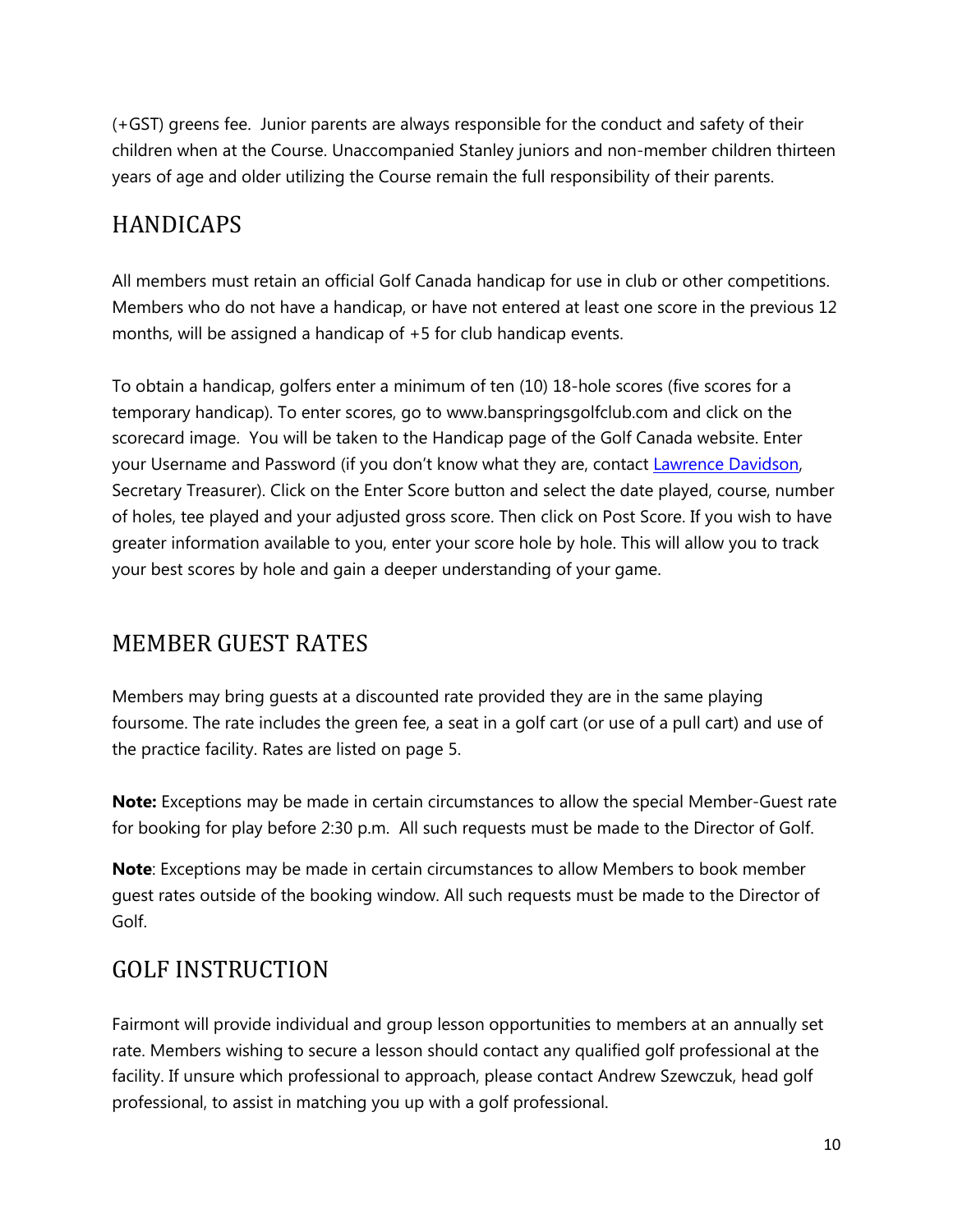Lessons may be booked by contacting the golf reservation line or directly with the individual golf professional.

All lessons taught at the facility must be given by Fairmont colleagues designated by the Director of Golf as certified to teach. The list of instructors will be available annually at season's opening.

### <span id="page-10-0"></span>PARKING

A parking lot is provided free of charge at the Clubhouse. Members are asked to enter the parking area by following the designated traffic flow. Once in the parking lot, members are asked to park only in designated stalls.

## <span id="page-10-1"></span>LOCKER ROOMS

Members may use available lockers at their own discretion. Fairmont reserves the right to request lockers to be cleared for its use with one week notice. All locks and locker contents must be removed by closing day for the season. Any remaining locks after the one week notice or after closing day will be cut and removed. Any contents left in the locker room or in unlocked or locked lockers will be removed and placed in storage for a period of three months. After this time the items will be discarded. Fairmont accepts no responsibility for lost and damaged items kept in the locker rooms.

## <span id="page-10-2"></span>CLUB STORAGE SHED

Fairmont offers club storage at a fee (see page 5). Only staff are allowed to enter into the Club storage shed. Members should ensure all items are secured inside their bag when leaving their clubs.

Fairmont accepts no responsibility for lost and damaged items kept in the Club Storage Shed.

## <span id="page-10-3"></span>RENTAL EQUIPMENT

The Fairmont Banff Springs Golf Course rents golf carts, pull carts, golf clubs, and golf shoes. At times of high demand some equipment may be unavailable. In these instances, they will do what they can to provide the equipment at the earliest opportunity. A 20% discount is extended to members for club rentals and retail purchases made by members and their guests.

#### **Power Carts**

There is a season pass, 18 and 9 hole usage fee (page 5)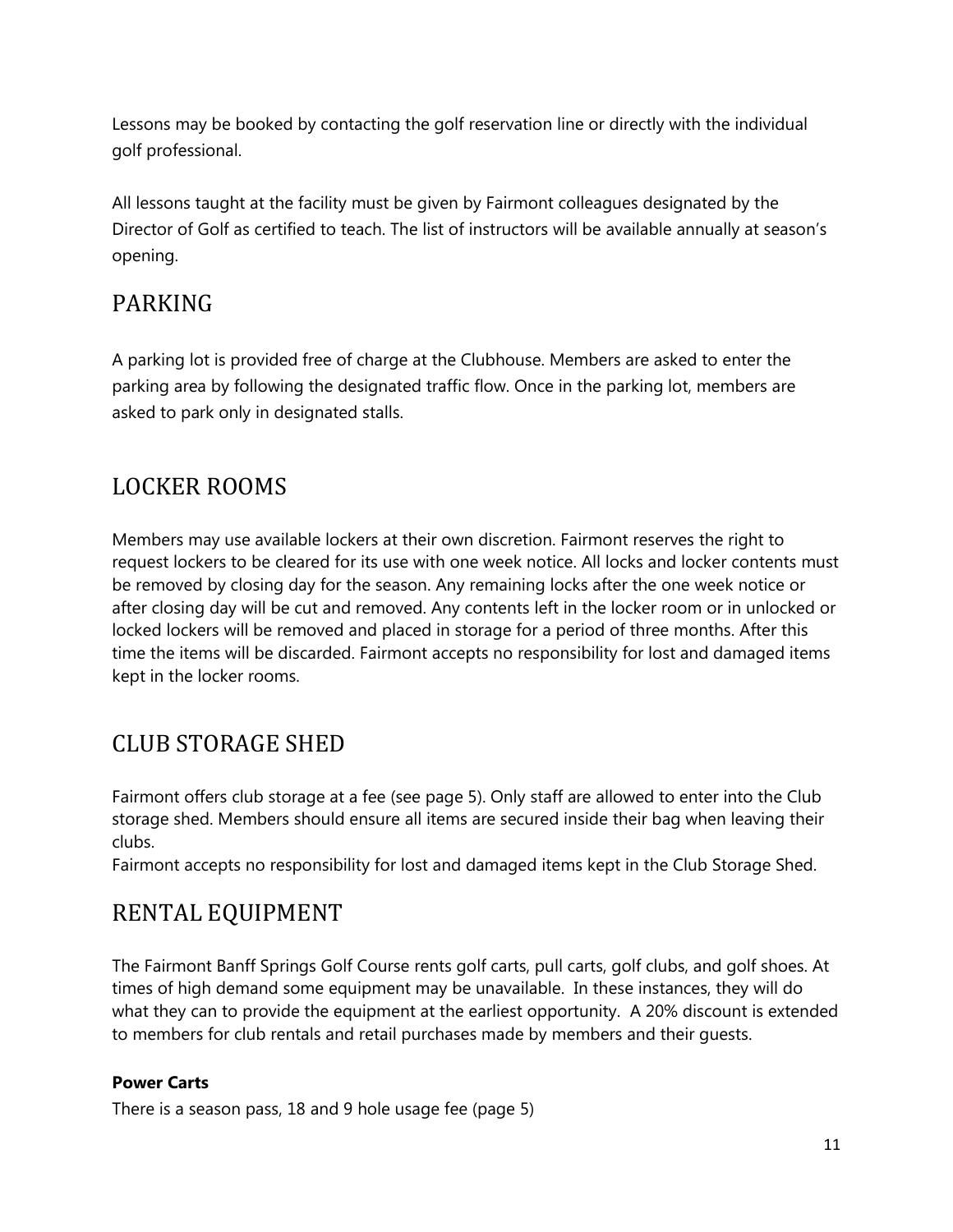Members without a golf cart season pass must rent their seat on the cart even when riding with a cart pass holder. Since golf carts access public roadways, individuals driving carts must have a valid driver's license and are subject to Alberta traffic laws (i.e., learners must have a licensed adult in the passenger seat at all times when they are driving).

#### **Pull Cart**

There is a season pass, 18 and 9 hole usage fee (page 5). Individuals who have purchased a season power cart pass may use pull carts at no charge.

There is no charge for junior golfers to use pull carts.

#### **Rental Clubs**

Right- and left-handed golf clubs available for men, women and juniors. A season rental pass is available to members the cost of which can be applied to purchase of the clubs at season's end and an 18 and 9 hole usage fee (page 5)

#### **Rental Shoes**

- 18 Holes: \$20
- 9 Holes: \$10

#### **Demo Equipment**

Members are encouraged to purchase golf equipment through the Pro Shop. To facilitate this, DEMO clubs are brought in. The fee for members to trial equipment set aside for this purpose is \$30, which will be deducted from a subsequent purchase of the equipment.

### <span id="page-11-0"></span>PRACTICE FACILITIES

Members receive a complimentary warm-up bucket (36 balls) prior to each round. Additionally, each member is entitled to one large bucket of range balls (72 balls) per day.

When using the practice greens (putting, chipping or sand) members may use their own balls or practice balls when provided.

The membership card provided can be used to access Practice Balls from the dispensing machine at the range. A member's first card is issued free of charge. Should a card be lost, replacement cards are available at a cost of \$25.00.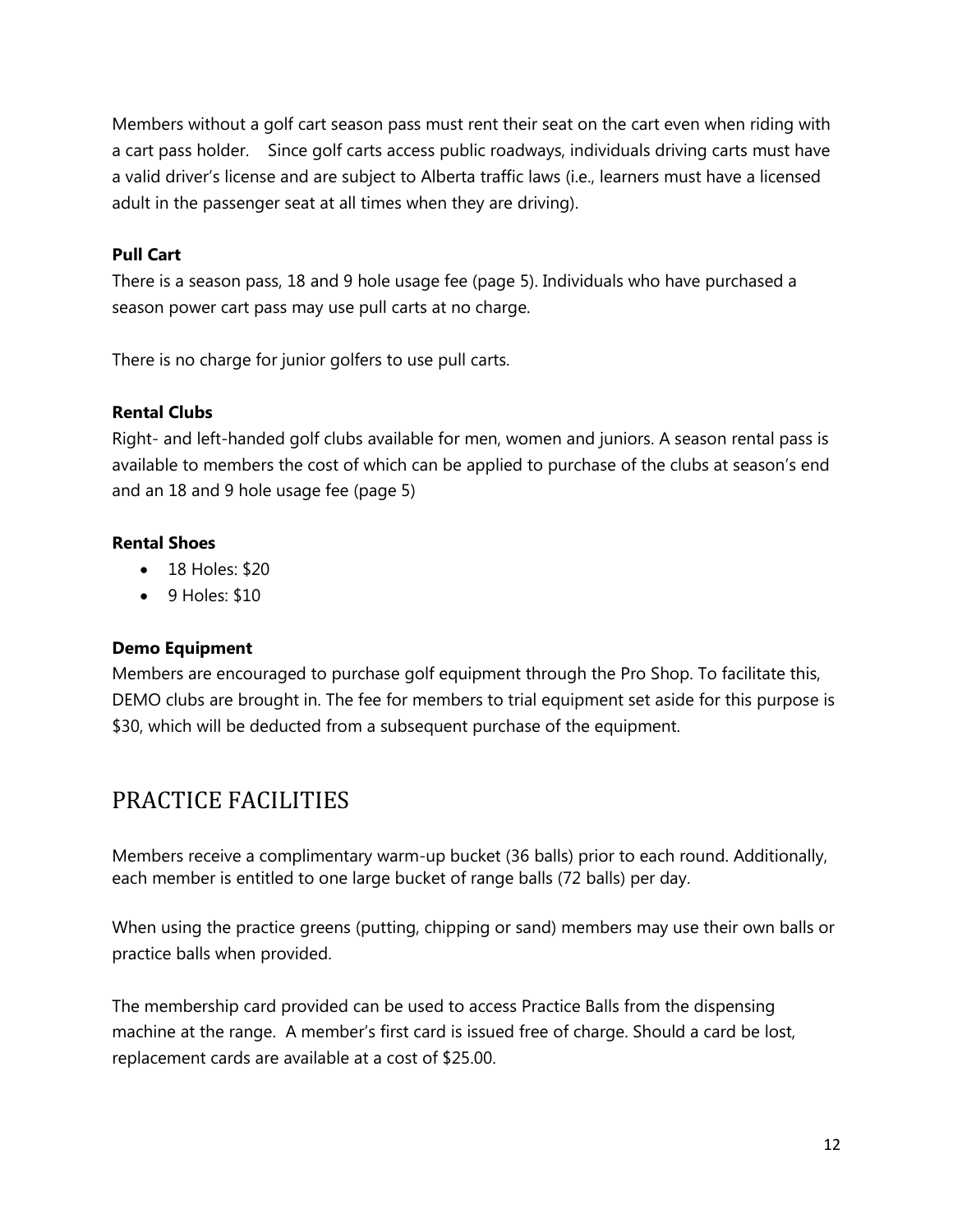The Driving Range opens 30 minutes prior to the first tee time of each day and remains open until the last tee time of the day (Stanley or Tunnel whichever one is later). On Men's night only, Fairmont will put out den caddies of balls for ease of warm-up.

On Wednesdays and Sundays, the range will close at 5:30pm so the staff can do a clean pick and cut the grass the following morning. The practice putting, sand and chipping greens will remain open until the last tee time.

Fairmont guests paying the hotel's resort fee have access to use the practice facility. Additionally, Fairmont offers a drop-in fee for public to use the practice facility.

Fairmont reserves the right to close all or parts of the practice facility (driving range, putting and chipping greens) or open it earlier/later for events or programming at its discretion.

Hours of operation are subject to change and will be communicated out in advance to the membership.

## <span id="page-12-0"></span>LIABILITY

The Member acknowledges that the use of Fairmont's Facilities is undertaken with knowledge of possible risk of injury and damage to property. The Member hereby accepts any and all risk of injury to the Member, the Member's guests or family sustained while using the Facilities or involved in any Club event or activity.

In accepting the risk of injury and loss, the Member understands that the Member is relieving the Club, all Fairmont entities, all managers of the Golf Club and the facilities, their affiliates, successors and assigns and their respective partners, Members, directors, officers, shareholders, employees and agents and the members of any advisory board or other committee or other management or administrative body associated with the Club from any and all loss, cost, claims, injury, damages or liability sustained or incurred by the Member, the Member's guests or family resulting from or arising out of any conduct or event connected with Membership in the Club and use of any of Fairmont's Facilities.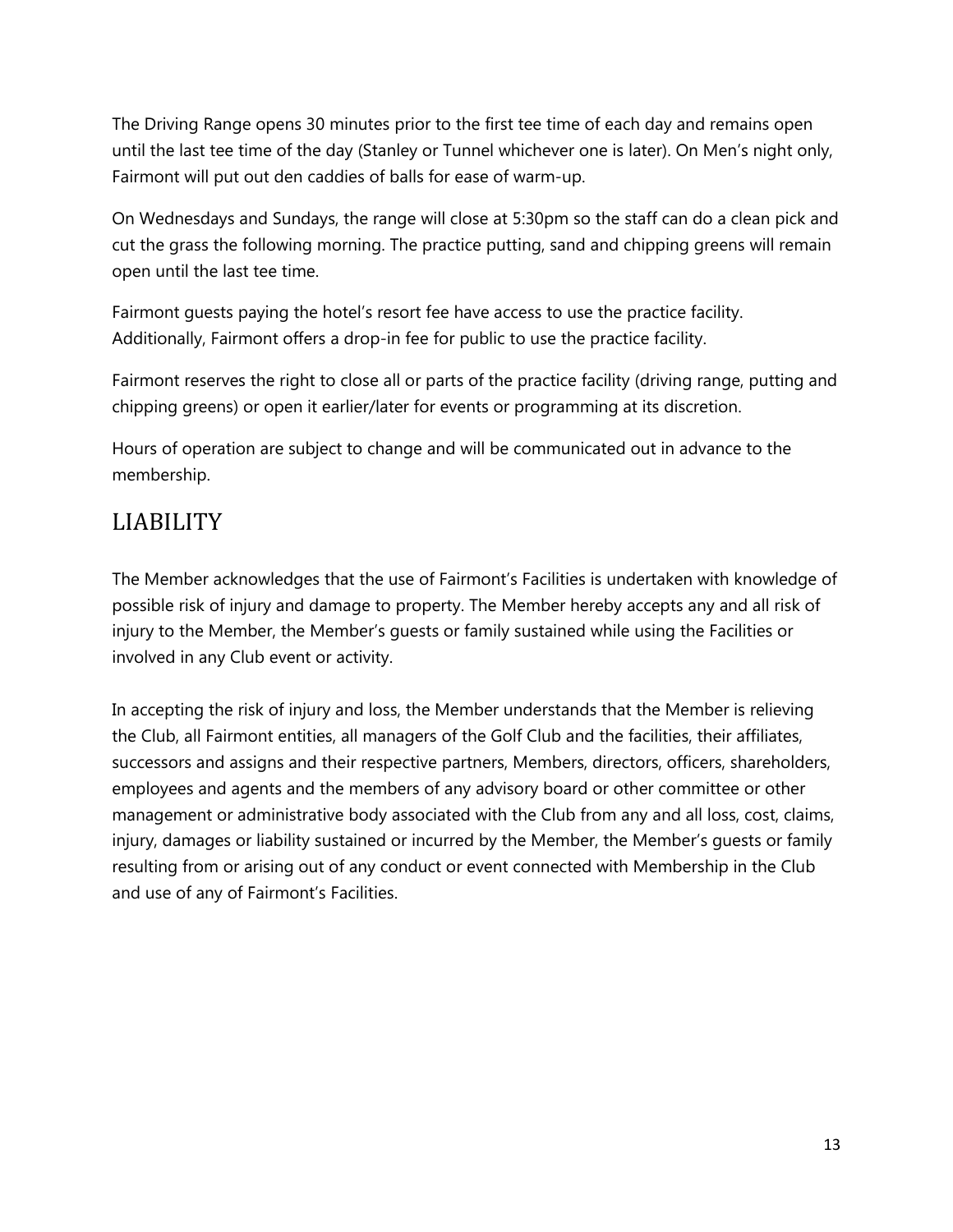## <span id="page-13-0"></span>FAIRMONT BANFF SPRINGS GOLF COURSE RULES

Members, their families and guests shall conduct themselves appropriately within the rules and regulations as set forth by the Club:

- 1. Fairmont reserves the right to close, or limit access to the golf course and/or clubhouse.
- 2. Alcohol not purchased at the golf course is prohibited by law from being brought onto the golf course property including: the parking lot, clubhouse, driving range, and golf course.
- 3. Commercial advertisements and petitions shall not be posted or circulated in the Clubhouse or on Fairmont's stationery without prior written approval of Fairmont (requests/submissions to be made to the Director of Golf).
- 4. Dogs or other pets are not permitted on the Golf Course or in the Clubhouse. **Exceptions: Service Dogs and the Director of Golf, Superintendent and Parks Canada may** at their discretion take their dogs to the Clubhouse or onto the course, in such a manner that they do not interfere with golfers unless purposely working in a predetermined capacity (i.e. moving wildlife).
- 5. Any complaints or suggestions relating to the Course, Course Operations or staff must be made in writing to the Director of Golf. Any complaints or suggestions relating to the Golf Club or their operations/events must be made in writing to the Golf Club President and/or presiding Club Captain (Men's or Ladies').
- 6. Members and their guests may not abuse any of Fairmont's staff. No member or guest shall reprimand any staff. All such issues should be reported to the Director of Golf.
- 7. Members and their guest may not abuse any of the Club's Board. No member or guest shall reprimand any Board Member. All such issues should be reported to the Club President. The Banff Springs Golf Course dress code is as follows:
	- I. Denim of any type or colour is not permitted
	- II. Shorts must have at least a 5" inseam and hemmed bottoms
	- III. No jogging pants or nylon tracksuits are permitted
	- IV. No cargo pants
	- V. All footwear must be enclosed (except for golf purpose footwear)
- 8. In order to respect our location within a wildlife corridor and other golfers using the facility, music must be contained within your own golf cart. The acceptability of the level of music being played will be at the sole determination of Fairmont staff with any requests to reduce volume needing to be completed immediately.
- 9. Violation of any Banff Springs Golf Course rules or conduct not in the best interests of the Club will subject the member in violation to disciplinary action by Fairmont and/or the Club, in accordance with these Rules and Regulations.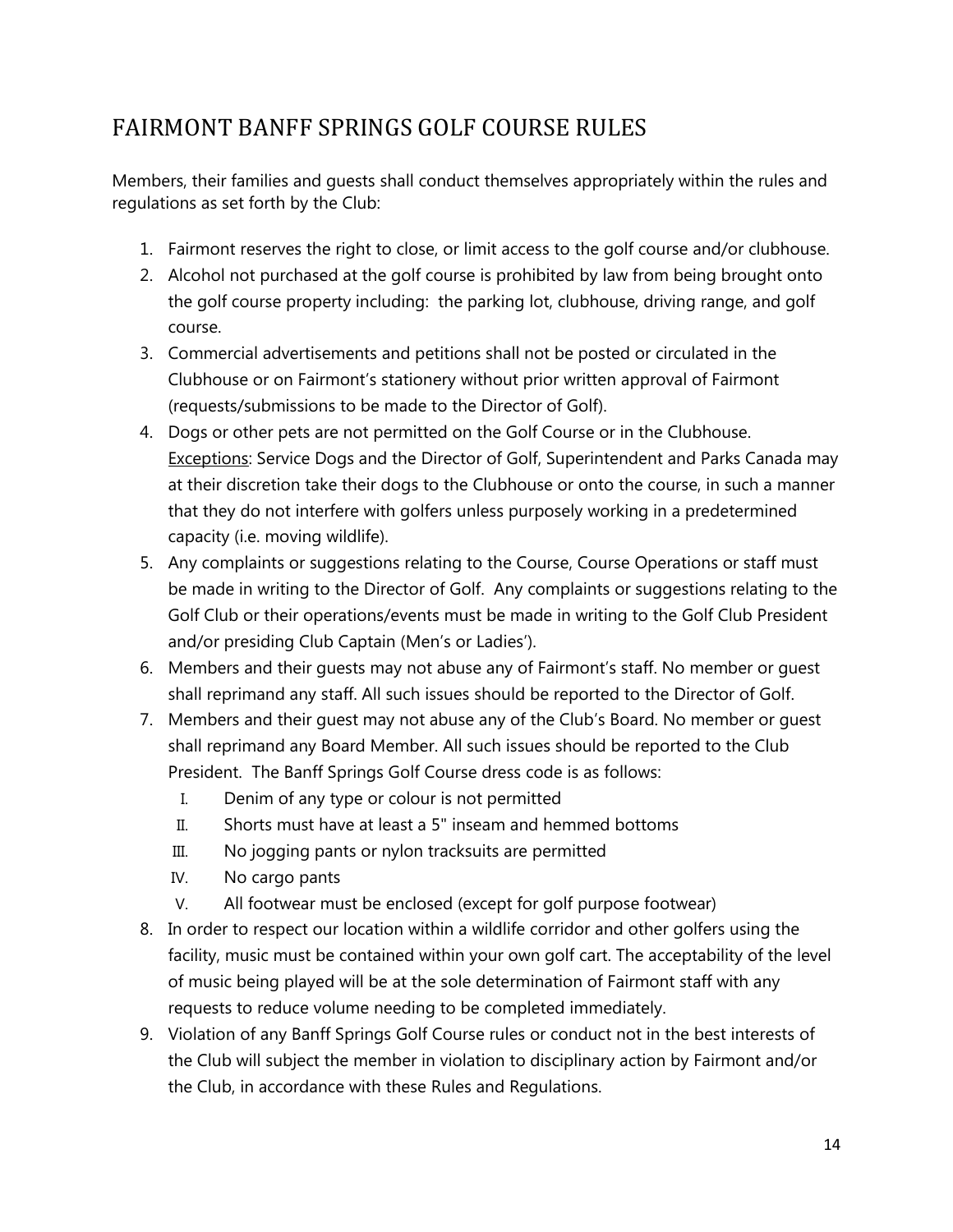- 10. Fairmont and the Club's Board will have full authority to enforce these Rules and Regulations.
- 11. Fairmont and The Club will not discriminate against any individual due to physical disability, race, color, religion, sex, or national origin.

## <span id="page-14-0"></span>MEMBER ETIQUETTE AND DISCIPLINE

- 1. Members shall conduct themselves appropriately within the rules and regulations as set forth by the Fairmont Banff Springs Golf Course and Banff Springs Golf Club at all times.
- 2. Members are responsible for their own conduct and for the conduct of their family members and guests. Any member whose conduct or whose family's or guest's conduct shall be deemed by the Club Management to be likely to endanger the welfare, safety or reputation of the Club or its members, to be offensive to other members or the general membership, may be reprimanded, fined, suspended or expelled from the Club and have all privileges suspended or terminated by the Club. The Club represented by the Review Board (comprised of the President, either the Men's or Ladies Division Captain and Fairmont's Director of Golf) will be the sole judge regarding improper conduct which will include without limitation:
	- a. submitting false information on the Membership Agreement,
	- b. failing to pay any amount owed to the Club in a proper and timely manner,
	- c. allowing his or her Membership Card to be used by another person,
	- d. being disrespectful or abusive to golf course or pro shop staff,
	- e. possession or consumption of alcohol that was not purchased at the golf course,
	- f. riding and/or placing golf clubs in a cart without paying,
	- g. Improperly playing the procession of holes (i.e. crossing from tunnel 1 to Stanley 2, skipping from Tunnel 8 back to Tunnel 2, etc.)
	- h. failing to abide by the rules and regulations as set forth herein and as established by the Club,
	- i. acting in a manner incompatible with the standard conduct which may harm the reputation of the Club.

The Club reserves the right to deem future conduct inappropriate as it sees fit to enhance the Club.

- 3. Any member accused of improper conduct shall be notified of the Club's proposed disciplinary action. The Club may suspend or terminate all membership privileges without notice as per the recommendations and decisions of the Club or Review Board.
- 4. The Club may restrict or suspend some, or all, of a member's family or guest's Club privileges. Restricted, suspended or terminated members will not necessarily be entitled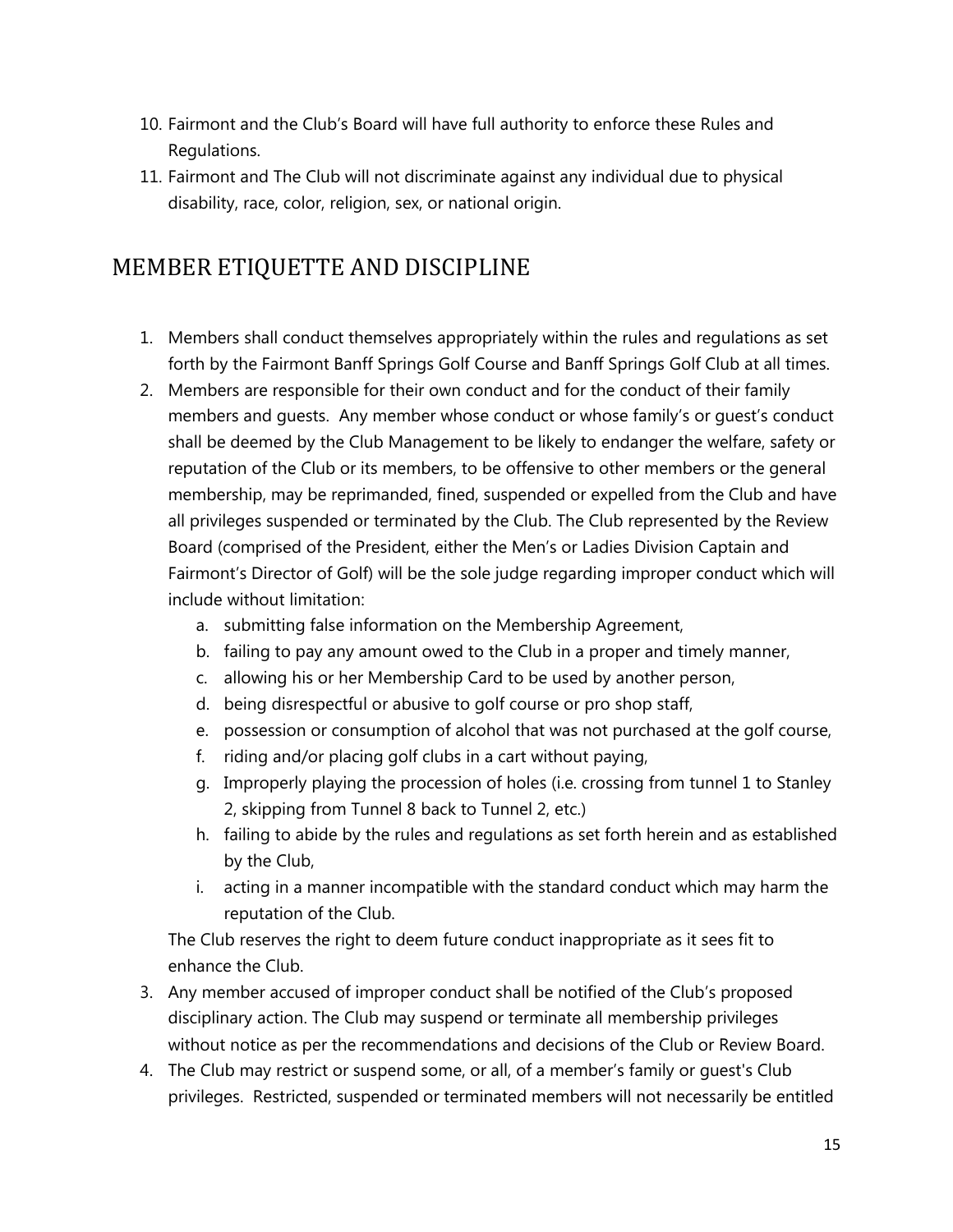to a refund of any membership deposit, dues or charges based on the account of the restricted action set forth.

- 5. Membership dues and charges shall continue to accrue in full prior to reinstatement.
- 6. Terminated memberships will be treated as a resigned membership and the membership deposit will be returned in accordance with the resigned membership policy. Refunds will not be made until said member pays all accounts in full.

#### **TERMINATION OF MEMBERSHIP WITH CAUSE**

The Membership privileges of any Member may be terminated or suspended by Fairmont or the Member Club Board (referred to as "the Club" upon the occurrence of any of the following events:

**1.** The failure of a Member to pay dues, fees or charges or other indebtedness within the times established by the Club or Fairmont.

**2.** The determination by the Club or Fairmont that a Member has engaged in conduct which, in the Club or Fairmont's sole discretion, is reasonably calculated to endanger, negatively impact the welfare, interest, or character of the Club or Fairmont, or for any conduct in violation of the rules and regulations set out in this document or other operating rules or regulations of the Club or Fairmont.

### <span id="page-15-0"></span>CONTACT INFORMATION

| Tee Time Reservations                       | 403 762 6801                 |
|---------------------------------------------|------------------------------|
| Steven Young, Director of Golf              | 403 762 6878                 |
| Dan Nolin, Golf Course Superintendent       | 403 762 6032                 |
| Andrew Szewczuk, Golf Operations Manager    | 403 762 1765                 |
| Alice Chaloner, Golf Reservations Manager   | 403 762 1727                 |
| Henry Willett, Golf Group & Revenue Manager | 403 762 6838                 |
| Men's Division, Chris Lambe                 | 403 996 0240                 |
| Ladies Division                             | www.banffspringsgolfclub.com |
|                                             |                              |

Club Information [www.banffspringsgolfclub.com](http://www.banffspringsgolfclub.com/)